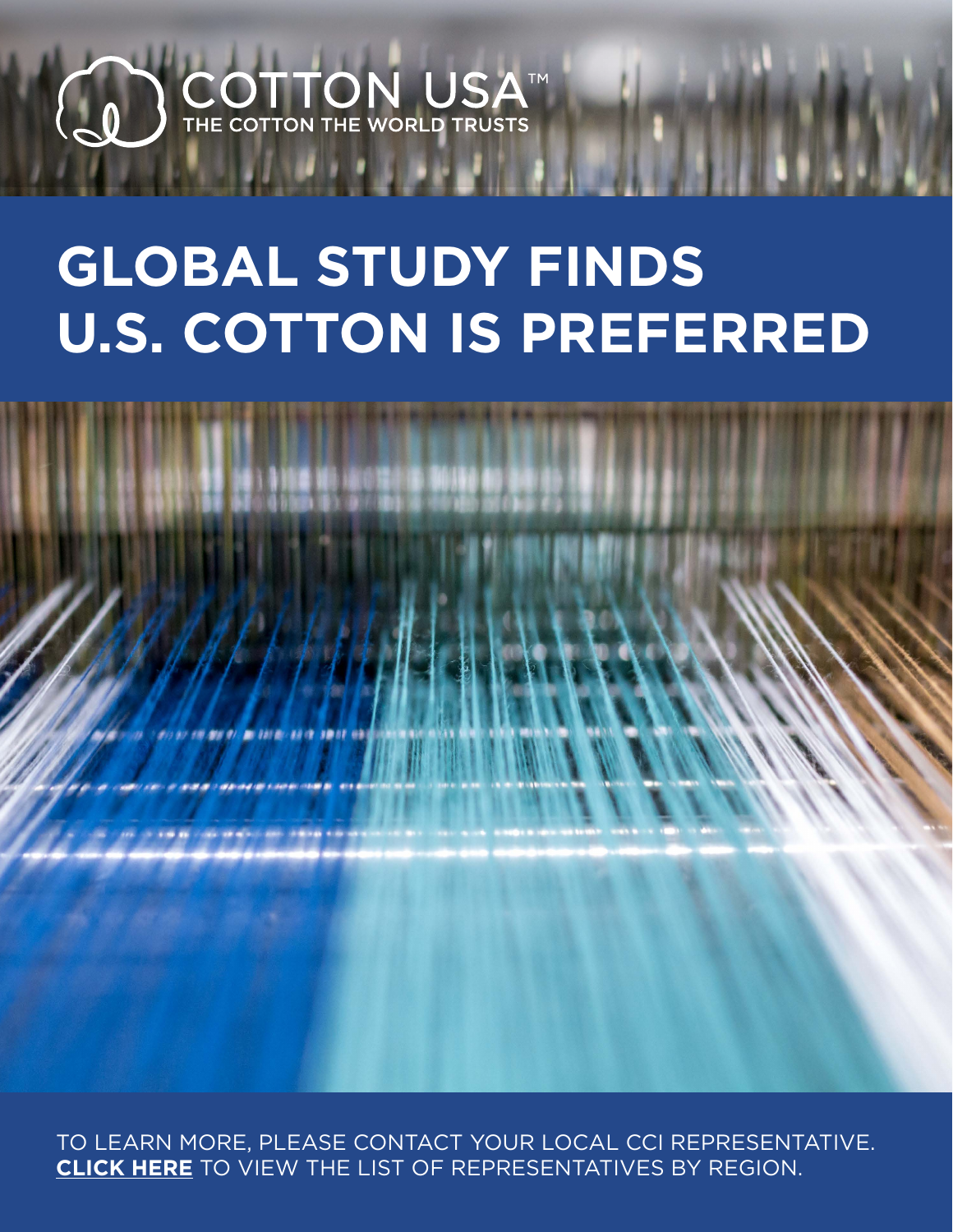In the Spring of 2017, Cotton Council International (CCI) reached out to mills and manufacturers around the world to gauge perceptions of U.S. cotton compared to cotton from other markets. In May and June of 2019, CCI conducted a follow-up to this survey.

The 2019 survey was conducted by a third party research firm who contacted 243 mill and manufacturer representatives to gain insight into their purchase decisions, as well as perceptions of U.S. cotton. Representatives surveyed came from 17 countries including the six largest purchasing regions in the world: Northeast Asia, Southeast Asia, South Asia, China, Latin America and Central Europe.

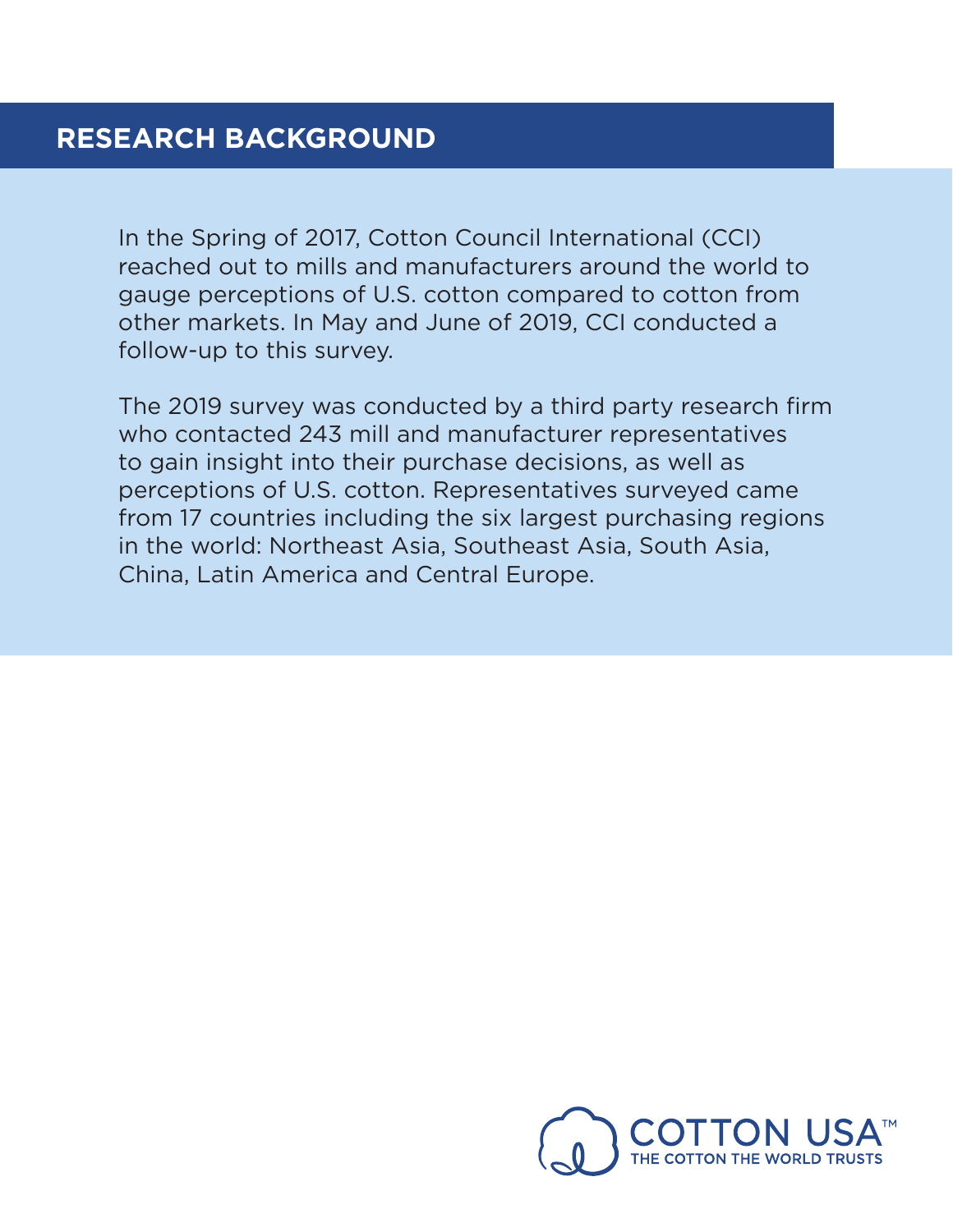#### **QUALITY REMAINS MOST IMPORTANT FACTOR IN PURCHASING COTTON**

Respondents were first asked to rate the most important factors in their cotton purchase decisions. Similar to 2017, quality (88% top two factors) and price (81%) were two of the top purchase factors for global mills and manufacturers, with both increasing in importance.

But in 2019, overall satisfaction (83%) with the product and contamination (81%) became significantly more important factors, with each exceeding 80%. Other factors with major gains since 2017 included maximizing efficiency (74%), sustainability (60%) and lead times (59%).

| <b>Importance of Purchase Factors</b><br>(%Top Two) | 2017 | 2019 |
|-----------------------------------------------------|------|------|
| <b>Quality</b>                                      | 84%  | 88%  |
| <b>Overall Satisfaction with Product</b>            | 73%  | 83%  |
| <b>Contamination</b>                                | 69%  | 81%  |
| <b>Price</b>                                        | 78%  | 81%  |
| <b>Maximizes Efficiency</b>                         | 62%  | 74%  |
| <b>Live Up to Contract</b>                          | 68%  | 66%  |
| <b>Sustainability</b>                               | 47%  | 60%  |
| <b>Lead Time</b>                                    | 51%  | 59%  |
| <b>Country of Origin</b>                            | 49%  | 54%  |
| <b>PBI Bale Tagging</b>                             | 32%  | 42%  |

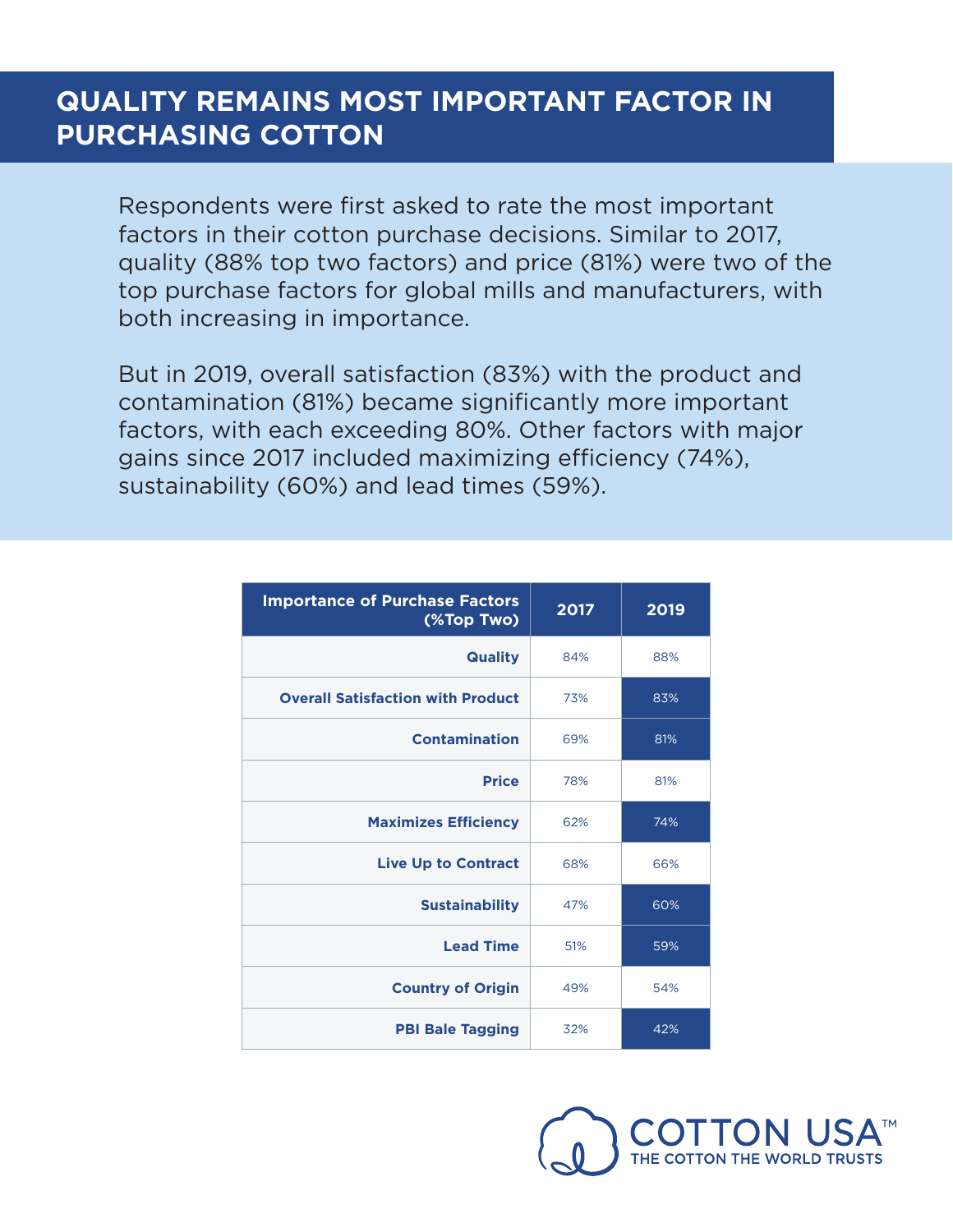#### **SUSTAINABILITY GAINS IMPORTANCE WITH BRANDS AND RETAILERS**

The increasing importance of sustainability to mills and manufacturers is being driven by the push for sustainability by their customers, global brands and retailers.

When asked to describe how important various factors were to these customers, sustainability was important to 83% and traceability to 76%.





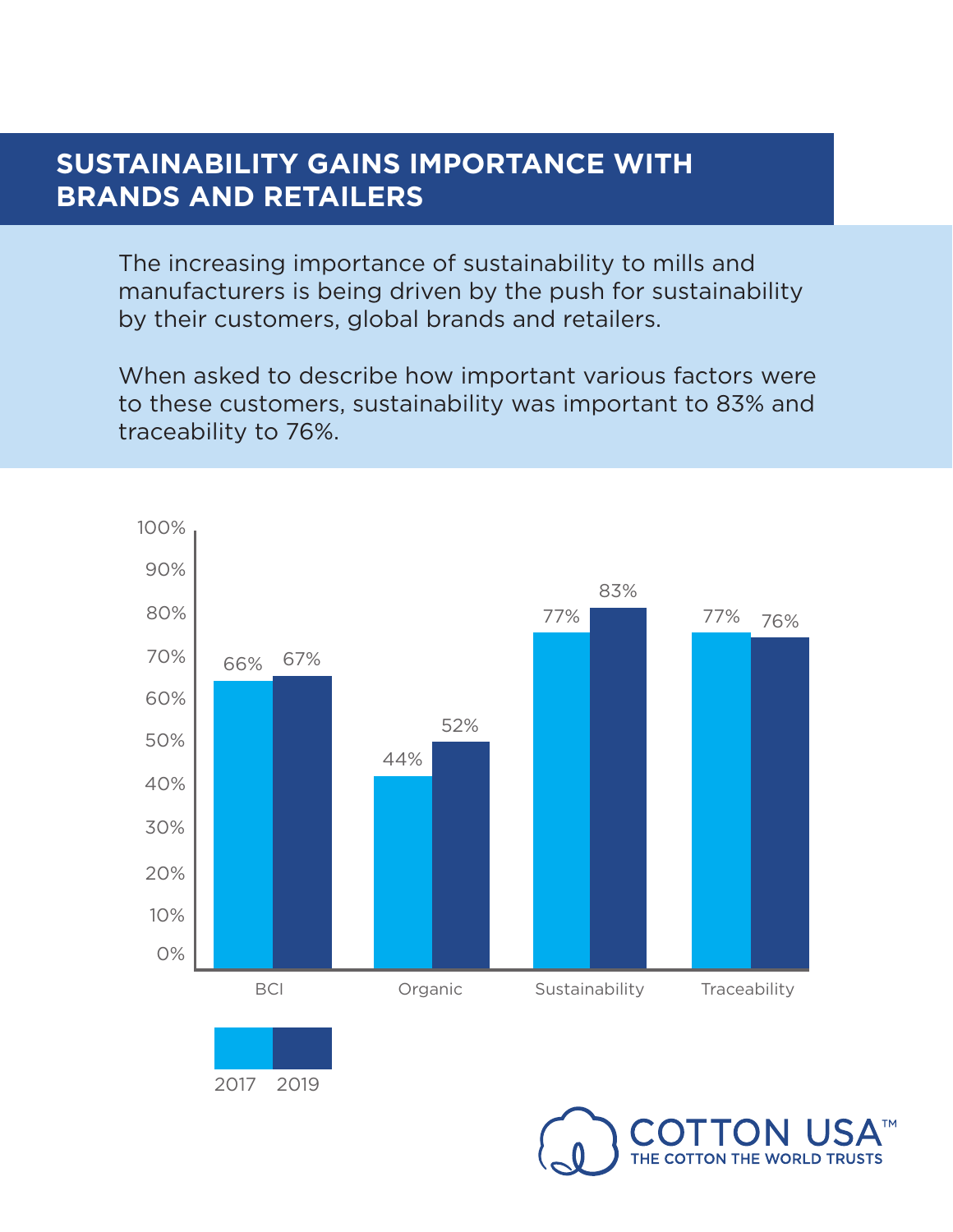#### **U.S. COTTON IS SIGNIFICANTLY PREFERRED GLOBALLY**

Mills and manufacturers globally continue to prefer U.S. cotton significantly. Over half of global mills and manufacturers surveyed prefer U.S. cotton, nearly four times the level of any other country.



#### WHAT COUNTRY'S COTTON IS PREFERRED?

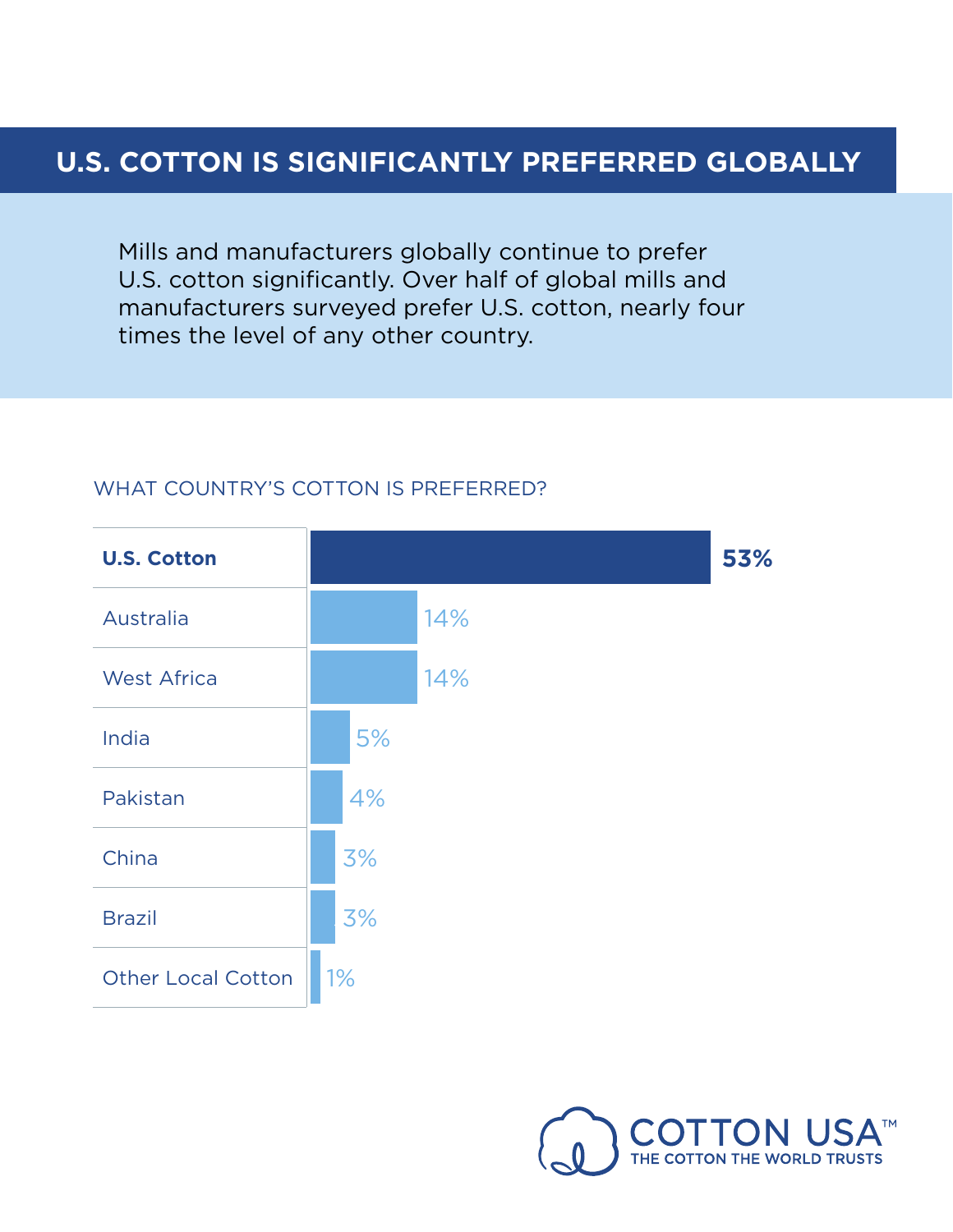### **U.S. COTTON IS PREFERRED BECAUSE OF TRUST AND RELIABILITY**

The survey asked mill and manufacturer representatives about the reputation of U.S. cotton compared to growths from the next four largest cotton exporting areas—Brazil, Australia, India and Africa.

Respondents held more positive perceptions of U.S. cotton than any other growth for "trustworthy," "reliable" and "respected." U.S. and Australian cotton were far preferred for "high quality" and "low contamination."

| <b>Cotton from</b>       | <b>U.S.</b> | <b>Brazil</b> | <b>Australia</b> | <b>India</b> | <b>Africa</b> |
|--------------------------|-------------|---------------|------------------|--------------|---------------|
| <b>Trustworthy</b>       | 65%         | 23%           | 56%              | 5%           | 11%           |
| <b>Respected</b>         | 64%         | 17%           | 53%              | 4%           | 12%           |
| <b>Reliable</b>          | 63%         | 21%           | 55%              | 5%           | 11%           |
| <b>Low Contamination</b> | 63%         | 28%           | 59%              | 5%           | 12%           |
| <b>High Quality</b>      | 57%         | 23%           | 62%              | 6%           | 18%           |